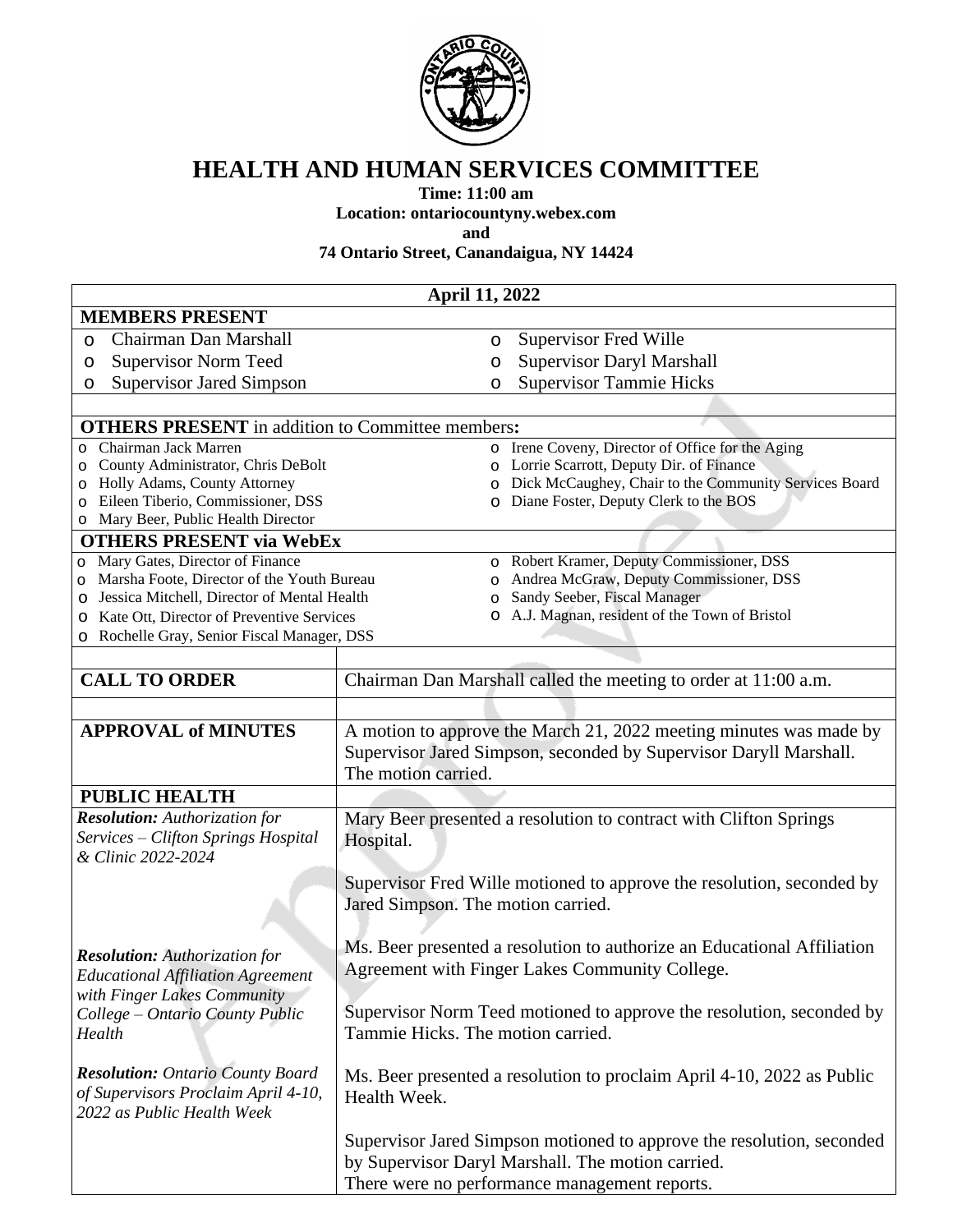| <b>Performance Management:</b>                                                                                           |                                                                                                                                                                                                                                                                                                                                                                                                                                                                                                                                                                                                                                                                                                                                                                                                                                                                                                                                                                                                                                                                                                                                                                                                                                                                                                                                   |
|--------------------------------------------------------------------------------------------------------------------------|-----------------------------------------------------------------------------------------------------------------------------------------------------------------------------------------------------------------------------------------------------------------------------------------------------------------------------------------------------------------------------------------------------------------------------------------------------------------------------------------------------------------------------------------------------------------------------------------------------------------------------------------------------------------------------------------------------------------------------------------------------------------------------------------------------------------------------------------------------------------------------------------------------------------------------------------------------------------------------------------------------------------------------------------------------------------------------------------------------------------------------------------------------------------------------------------------------------------------------------------------------------------------------------------------------------------------------------|
| <b>Updates</b>                                                                                                           | Ms. Beer reported that numbers are climbing regionally with the Covid<br>numbers. They are looking at guidance from the state and pushing back<br>about how do we off ramp from this because at this point, they are not<br>doing the isolations unless it is an outbreak. She said people know what<br>they need to do. She believes they may be taking the mask mandate<br>away from the airlines on April 18th.<br>Ms. Beer talked about a project going on across the state on wastewater<br>testing for COVID. She had heard at least 30 counties are already<br>involved in this. She went on to explain that a sample would be taken at<br>the treatment plant before the wastewater is treated and sent to a lab for<br>testing. There is no cost at this point to the counties. The results would<br>tell you five days ahead so you can tell people ahead of time if the virus<br>is in your area, sometimes even a building or a college. She said<br>knowing five days ahead that there may be a spike in the community,<br>they could at the very least provide education.<br>Before Ms. Beer moves forward on this project, she asked the<br>committee for their feeling and support on this project.<br>The Health and Human Services Committee had no objections on Ms.<br>Beer moving forward with this project. |
| <b>MENTAL HEALTH</b>                                                                                                     |                                                                                                                                                                                                                                                                                                                                                                                                                                                                                                                                                                                                                                                                                                                                                                                                                                                                                                                                                                                                                                                                                                                                                                                                                                                                                                                                   |
| <b>Resolution:</b> Authorization of<br>Sliding Fee Schedules for 2022 -<br>Department of Mental Health                   | Jessica Mitchell presented a resolution for the sliding fee schedule for<br>2022 for Mental Health.<br>Supervisor Norm Teed motioned to approve the resolution, seconded by<br>Supervisor Tammie Hicks. The motion carried.                                                                                                                                                                                                                                                                                                                                                                                                                                                                                                                                                                                                                                                                                                                                                                                                                                                                                                                                                                                                                                                                                                       |
| <b>Resolution:</b> Authorization for<br>Renewal of Professional<br>Consultant Contract - Aspire<br>Hope NY, Inc. $-2022$ | Ms. Mitchell presented a resolution to renew the contract with Aspire<br>Hope NY, Inc. for 2022 for the provision of parent and youth advocacy.<br>Supervisor Fred Wille motioned to approve the resolution, seconded by<br>Supervisor Jared Simpson. The motion carried.                                                                                                                                                                                                                                                                                                                                                                                                                                                                                                                                                                                                                                                                                                                                                                                                                                                                                                                                                                                                                                                         |
| <b>Resolution:</b> Closing the Petty<br>Cash/Change Fund – Geneva<br>Office - Ontario County Mental<br>Health            | Ms. Mitchell presented a resolution to close the petty cash fund in the<br>Geneva Mental Health Office.<br>Supervisor Norm Teed motioned to approve the resolution, seconded by<br>Supervisor Daryl Marshall. The motion carried.                                                                                                                                                                                                                                                                                                                                                                                                                                                                                                                                                                                                                                                                                                                                                                                                                                                                                                                                                                                                                                                                                                 |
| <b>Resolution:</b> Appointment to the<br><b>Ontario County Community</b><br>Services Board - Mary Green                  | Ms. Mitchell presented a resolution to appoint Mary Green to the<br><b>Ontario County Community Services Board.</b><br>Supervisor Jared Simpson motioned to approve the resolution of<br>appointment, seconded by Supervisor Tammie Hicks. The motion<br>carried.                                                                                                                                                                                                                                                                                                                                                                                                                                                                                                                                                                                                                                                                                                                                                                                                                                                                                                                                                                                                                                                                 |
|                                                                                                                          | Ms. Mitchell reported they are ending a contract with Locum Tenens<br>due to some concerning issues that were against the mission and vision<br>of the clinic. Therefore, they are down again for a provider that served                                                                                                                                                                                                                                                                                                                                                                                                                                                                                                                                                                                                                                                                                                                                                                                                                                                                                                                                                                                                                                                                                                          |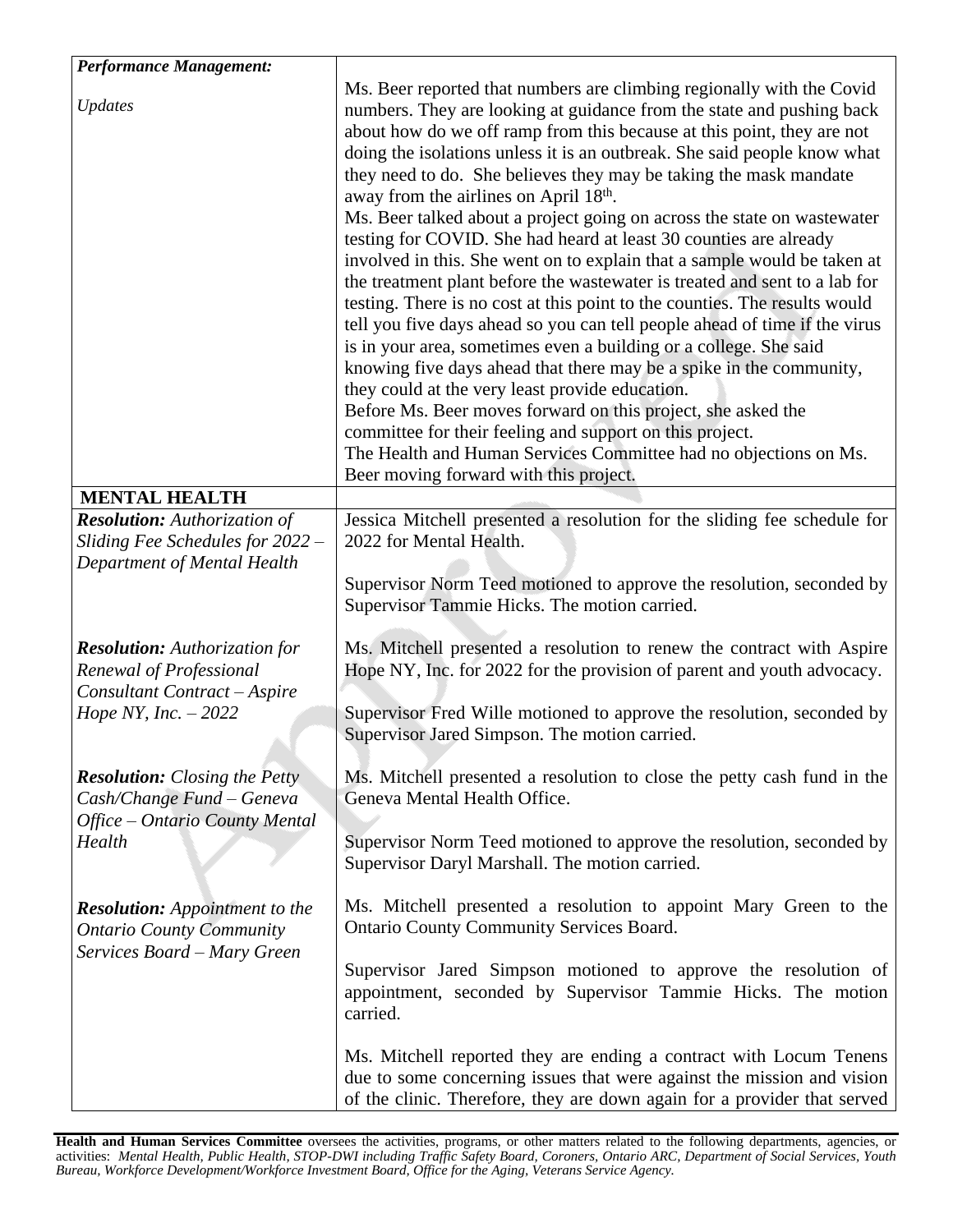|                                     | two days a week.                                                                                                                                  |
|-------------------------------------|---------------------------------------------------------------------------------------------------------------------------------------------------|
| <b>OFFICE FOR THE AGING</b>         |                                                                                                                                                   |
| <b>Resolution:</b> Proclamation -   | Irene Coveny presented a resolution to proclaim May 2022 as Older                                                                                 |
| <b>Ontario County Proclaims May</b> | American's Month.                                                                                                                                 |
| 2022 as Older American's            |                                                                                                                                                   |
| Month                               | Supervisor Norm Teed motioned to approve the resolution, seconded by                                                                              |
|                                     | Supervisor Fred Wille. The motion carried.                                                                                                        |
|                                     |                                                                                                                                                   |
|                                     | Ms. Coveny reported on fair pay for homecare; noting there is a \$3.00                                                                            |
|                                     | increase to the minimum; however, they have not discerned yet by the                                                                              |
|                                     | language in the state budget whether that \$3.00 per hour goes directly                                                                           |
|                                     | and only to the aides. They are concerned if it goes to the agency, then                                                                          |
|                                     | some of that could be eaten up in administrative costs. She said this is a                                                                        |
|                                     | very large issue and they continue to fight for the fair pay.                                                                                     |
|                                     | She said she was elected to the USA Aging Board which is a National                                                                               |
|                                     | Association similar to the board on statewide. He is happy to be 1 of 2                                                                           |
|                                     | representing NYS on that. They have seen an increase in the Federal                                                                               |
|                                     | funding for the Older Americans Act particularly to nutrition in the                                                                              |
|                                     | President's budget. She said this area has not received increases in 16                                                                           |
|                                     | years.                                                                                                                                            |
|                                     | Ms. Coveny said they have two vacancies, one of which is a DBL.                                                                                   |
|                                     | Discussion took place regarding Civil Service and some of the policies                                                                            |
|                                     | and procedures that must be followed.                                                                                                             |
| YOUTH BUREAU                        |                                                                                                                                                   |
| Updates                             | Marsha Foote reported there is good news for both the Safe Harbor task                                                                            |
|                                     | force and for suicide prevention. they are having churches open their                                                                             |
|                                     | doors to them; the Geneva churches, in conjunction with Safe Harbors is                                                                           |
|                                     | offering do a forum with the Youth Bureau to not only invite church                                                                               |
|                                     | leaders, and other church leaders, but community members and are                                                                                  |
|                                     | looking at over the summer.                                                                                                                       |
|                                     | They found a training for churches for suicide prevention and will be                                                                             |
|                                     | sending some leaders to be trained and then bring it back to Ontario                                                                              |
|                                     | County to train others.                                                                                                                           |
|                                     | Ms. Foote said she is closing in on getting all the youth awards together                                                                         |
|                                     | noting all the schools are participating. She will be attending the                                                                               |
|                                     | schools' award ceremonies to present the awards.                                                                                                  |
| <b>DEPARTMENT OF</b>                |                                                                                                                                                   |
| <b>SOCIAL SERVICES</b>              |                                                                                                                                                   |
| <b>Updates</b>                      | Eileen Tiberio reported on a few things regarding the state budget that                                                                           |
|                                     | was passed. She said most of the things she was concerned about did                                                                               |
|                                     | not happen. The big concerns around Medicaid and getting inundated                                                                                |
|                                     | with nursing home folks in at the last minute didn't pass in the budget                                                                           |
|                                     | although it was widely supported. She expects it to see a push come up<br>again mainly because in order for the state to take over state Medicaid |
|                                     | administration, they have to simplify the remaining Medicaid program                                                                              |
|                                     | in order to take them over.                                                                                                                       |
|                                     | The other big thing is the Emergency Rental Assistance Program                                                                                    |
|                                     | (ERAP); they blew through their \$1.9 billion dollars in money and then                                                                           |
|                                     | was court ordered to reopen the portal and the state has designated                                                                               |
|                                     |                                                                                                                                                   |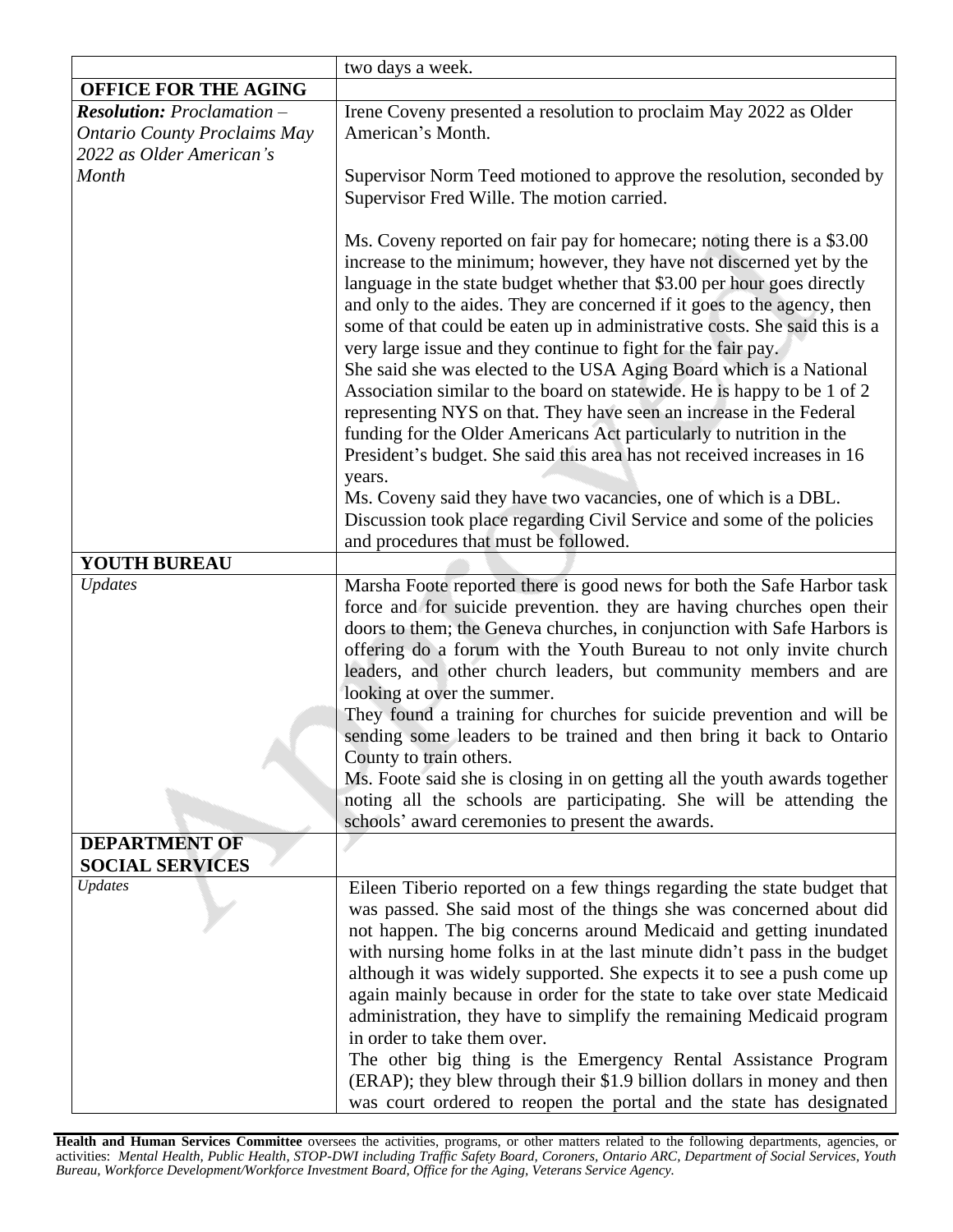|                                | another \$1.1 billion. She does not have any information yet on how that                                                                         |
|--------------------------------|--------------------------------------------------------------------------------------------------------------------------------------------------|
|                                | will get rolled out. The state also came up with another \$150 million for                                                                       |
|                                | the Landlord Rental Assistance Program (LRAP).                                                                                                   |
|                                | Ms. Tiberio said the Governor's plan puts \$25 billion into new housing                                                                          |
|                                | initiatives, renovating existing housing and then development of other                                                                           |
|                                | housing.                                                                                                                                         |
|                                | The remaining issue that is becoming problematic is daycare. They get                                                                            |
|                                | \$2 million a year in subsidy to pass out to the working poor; for people                                                                        |
|                                | under 200% of poverty, they are required to cover daycare expenses for                                                                           |
|                                | people who are on assistance and working for the time they are                                                                                   |
|                                | working. Across the state, counties are not able to spend this money.<br>The state is saying you need to spend money because a lot of this       |
|                                | money is federal money and if you don't spend it the feds are going to                                                                           |
|                                | take it back. Ms. Tiberio said their push to them is that Covid wreaked                                                                          |
|                                | havoc with the daycare community. First, they don't pay near what the                                                                            |
|                                | market rate is. The rates they are allowed is only 40% of the market rate                                                                        |
|                                | and who would hire at that rate. A lot of daycare providers closed                                                                               |
|                                | during Covid and even the centers have reduced the number of slots.                                                                              |
|                                | She said 40 of the 60 counties have been deemed daycare deserts, in                                                                              |
|                                | other words there are nowhere near enough providers for the number of                                                                            |
|                                | children who could reasonably access them. They are pushing the state                                                                            |
|                                | to develop some strategies for marketing and making becoming a                                                                                   |
|                                | daycare provider more attractive. The states response is that it's the                                                                           |
|                                | county's obligation with the money the state gives the county to market                                                                          |
|                                | and provide incentives.                                                                                                                          |
|                                | Additional discussion took place regarding the housing costs and the<br>use of vouchers.                                                         |
| <b>WORKFORCE DEVELOPMENT</b>   |                                                                                                                                                  |
|                                | Andrea McGraw said she did not have any updates.                                                                                                 |
| <b>VETERANS SERVICE AGENCY</b> |                                                                                                                                                  |
|                                | Jeremy Marshall said he did not have any updates.                                                                                                |
| <b>COUNTY ADMINISTRATOR</b>    |                                                                                                                                                  |
|                                | Chris DeBolt met with Bill Carpenter from RTA and he and his deputy                                                                              |
|                                | Miguel were asking him what they were struggling with in terms of                                                                                |
|                                | recruitment and retention of employees were. Mr. DeBolt responded,                                                                               |
|                                | and they hadn't heard, was day care providers. He said Office of Child                                                                           |
|                                | and Family Services (OCFS) is a nightmare to work with.                                                                                          |
|                                | Mr. DeBolt said with the budget, there were some good stuff, the                                                                                 |
|                                | concerning were some changes to Medicaid, but the good news is that                                                                              |
|                                | AIM intercept in the distressed hospitals intercept is gone. The state is                                                                        |
|                                | no longer stealing our sales tax. There are some changes to tier 6 that                                                                          |
|                                | will affect all at the town level as well as the county level. It should be<br>about a 2% employer contribution increase because the changed the |
|                                | vesting period from 10 years to 5 years. The budget went from a \$68                                                                             |
|                                | billion deficit last year to a \$40 billion plus surplus this year.                                                                              |
|                                | Mr. DeBolt said that he is proposing to make a county core steering                                                                              |
|                                | group of Eileen Tiberio, Tom Harvey, himself, and whoever will be the                                                                            |
|                                | new Economic Developer, then bring in Irene Coveny, Mary Beer,                                                                                   |
|                                | Jessica Mitchell, Jeremy Marshall, and Andrea McGraw as the topics                                                                               |